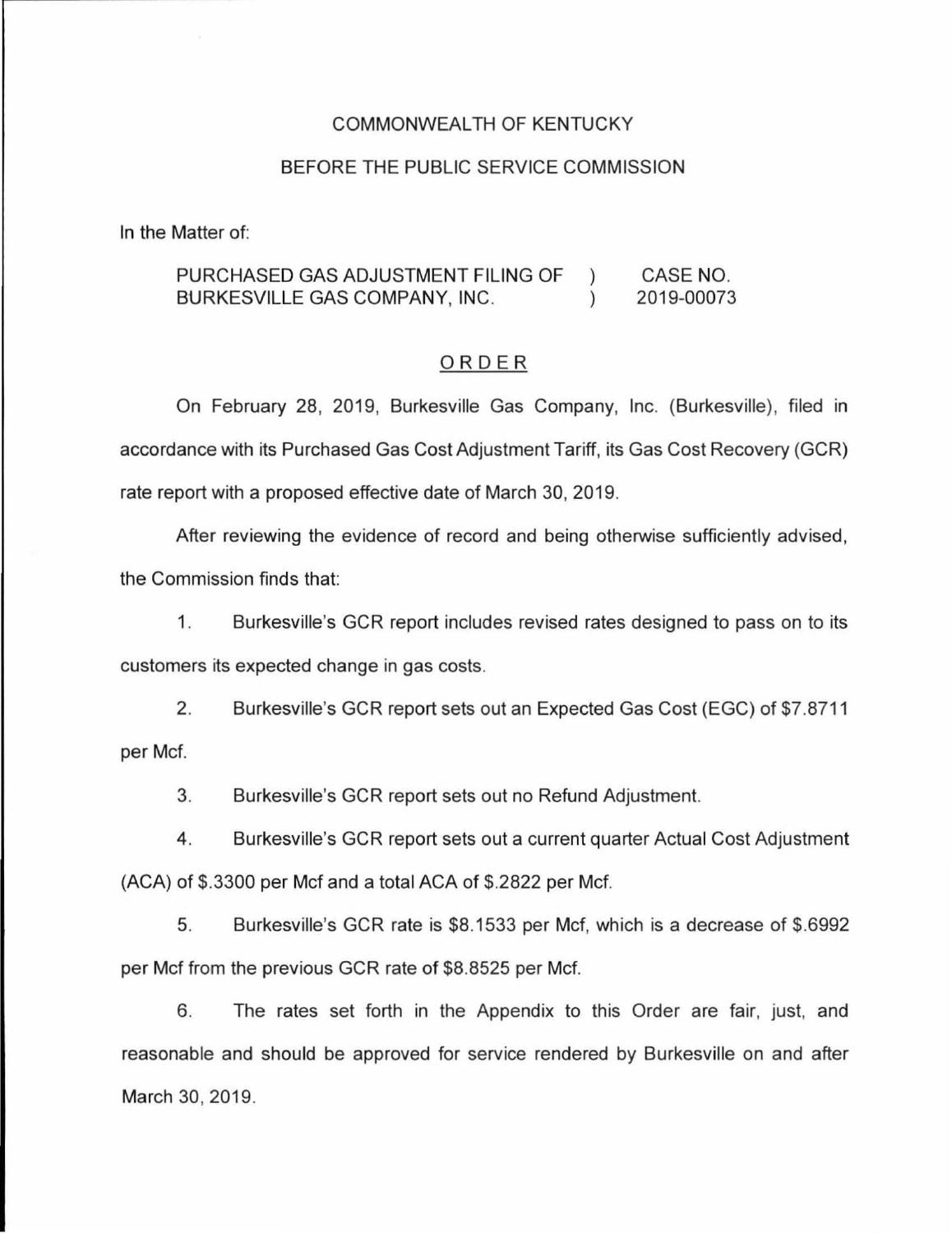IT IS THEREFORE ORDERED that:

1. The rates proposed by Burkesville and set forth in the Appendix to this Order are approved for service rendered by Burkesville on and after March 30, 2019.

2. Within 20 days of the date of this Order, Burkesville shall file with this Commission, using the Commission's electronic Tariff Filing System, revised tariff sheets setting out the rates approved herein and reflecting that they were approved pursuant to this Order.

3. This case is closed and removed from the Commission's docket.

# [REMAINDER OF PAGE INTENTIONALLY LEFT BLANK]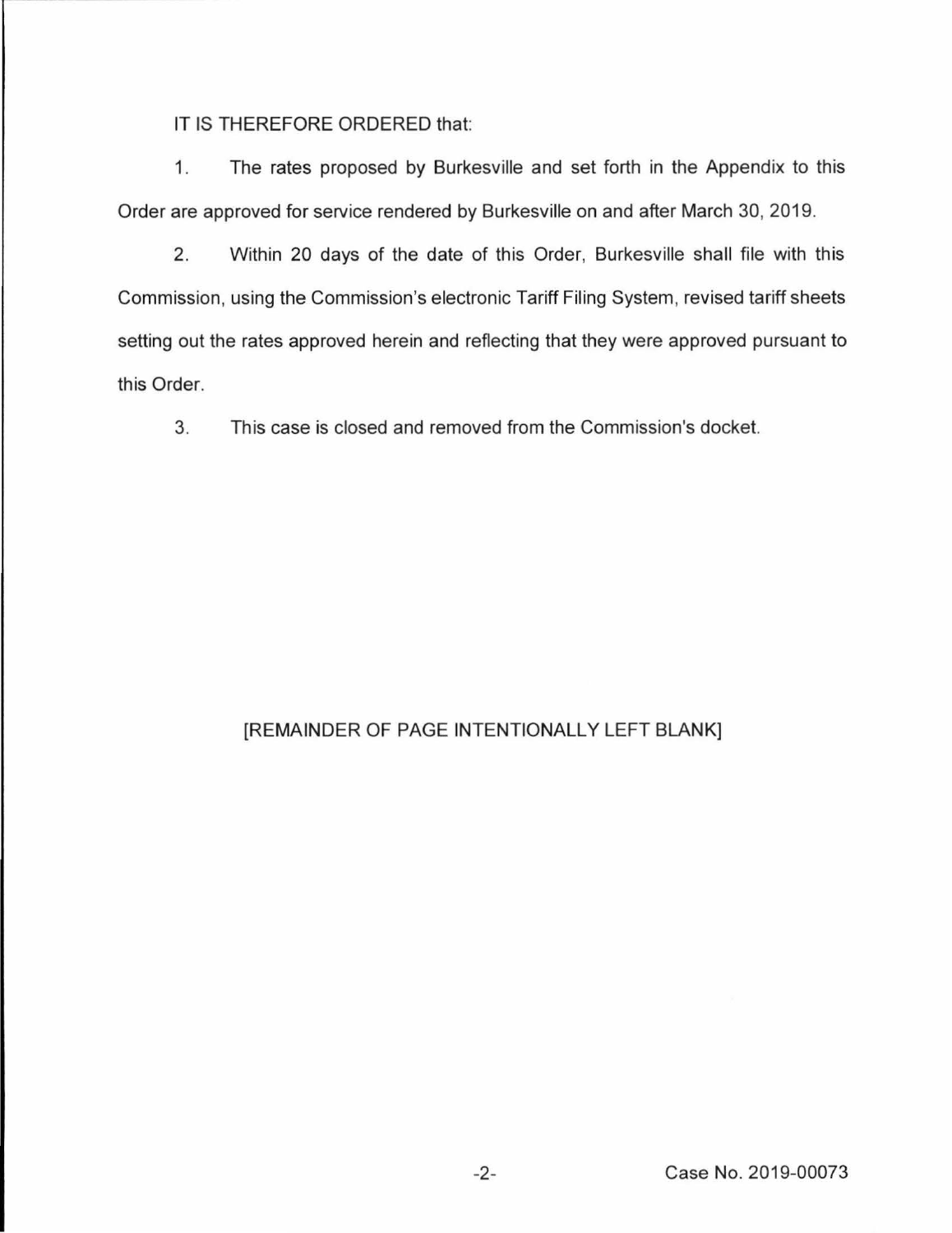By the Commission

| <b>ENTERED</b>         |
|------------------------|
| MAR 26 2019            |
| <b>KENTUCKY PUBLIC</b> |

**ATTEST:** 

Que R. Pun Punser

Case No. 2019-00073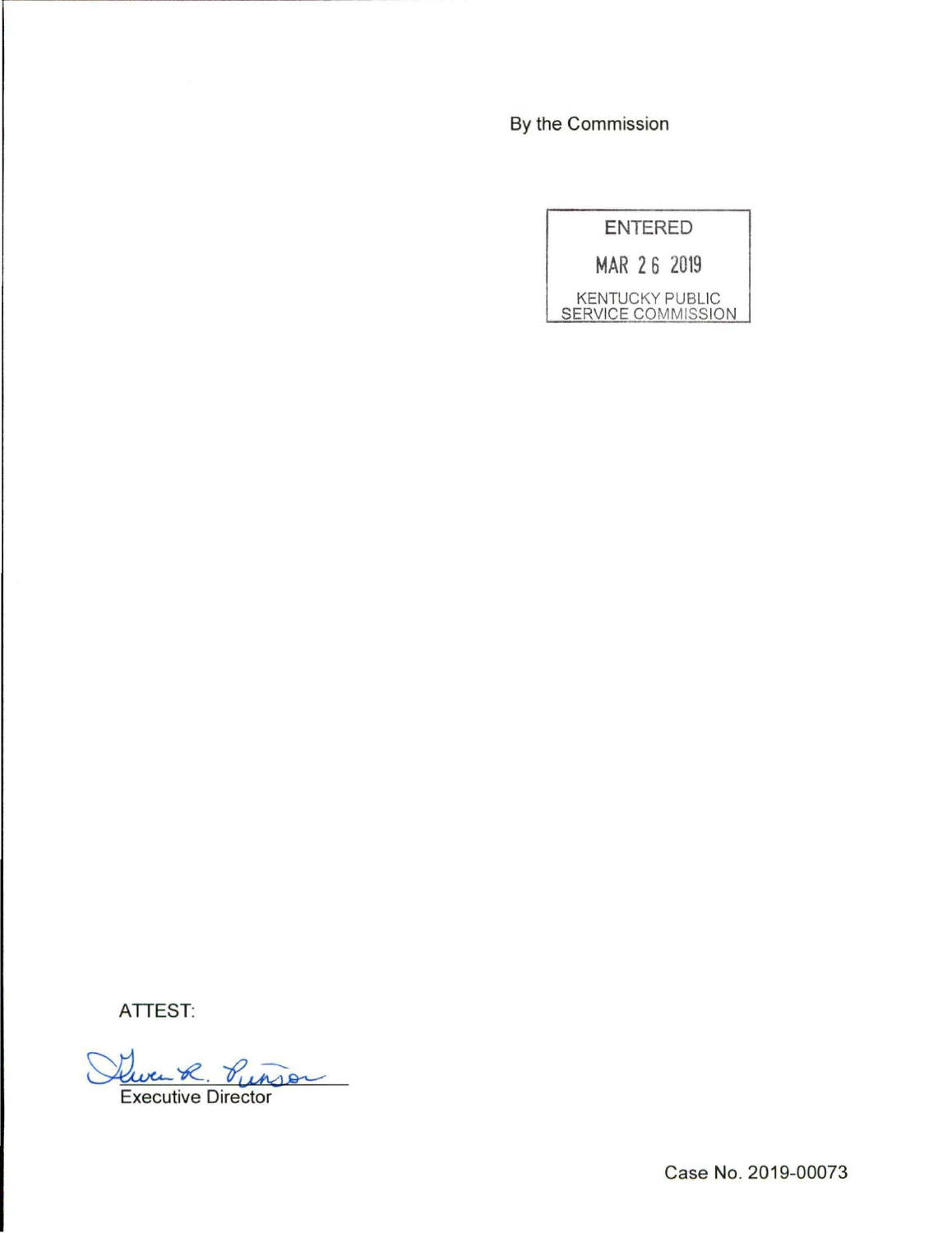## APPENDIX

## APPENDIX TO AN ORDER OF THE KENTUCKY PUBLIC SERVICE COMMISSION IN CASE NO. 2019-00073 DATED **MAR 2 6 2019**

The following rates and charges are prescribed for the customers in the area served by Burkesville Gas Company, Inc. All other rates and charges not specifically mentioned herein shall remain the same as those in effect under the authority of the Commission prior to the effective date of this Order.

RATES:

|             |                  | Gas Cost<br>Recovery |           |
|-------------|------------------|----------------------|-----------|
|             | <b>Base Rate</b> | Rate                 | Total     |
| Residential | \$7.5400         | \$8.1533             | \$15.6933 |
| Industrial  | \$7.1900         | \$8.1533             | \$15.3433 |